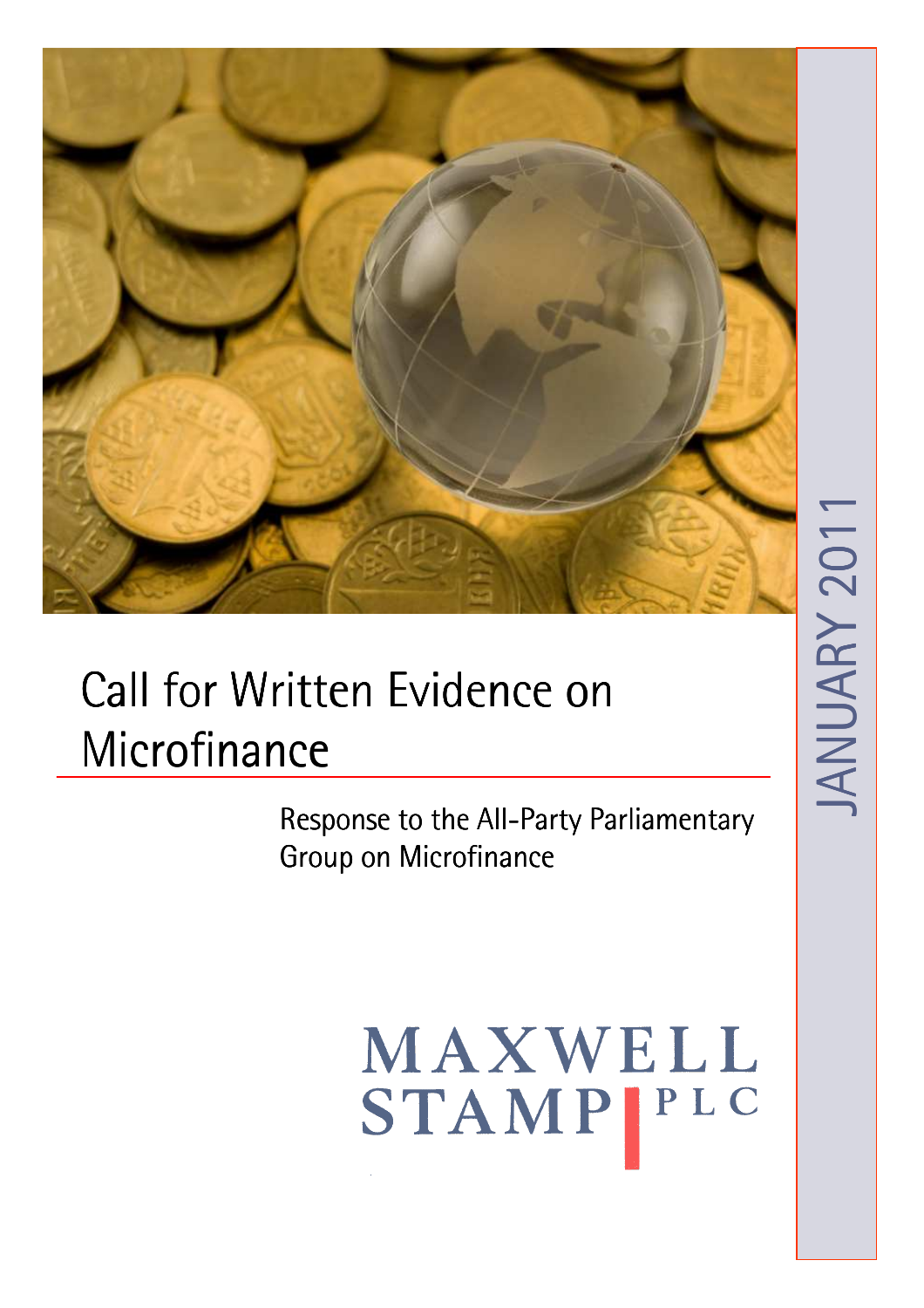### **Introduction**

This document is in response to the call for written evidence made by the All Party Parliamentary Group on Microfinance (APPGM) towards the end of 2010. In addition to our responses to the questions posed, this document presents our company profile and outlines some of our experiences of microfinance, which we hope will provide both further insight and a practical perspective to the APPGM's thinking on the issues raised.

### **Contents**

- **About Maxwell Stamp PLC** 3
- Responses to the Inquiry **4**
- Case Studies 9

## **CONTACT**

### Maxwell Stamp PLC

Abbot's Court Farringdon Lane London EC1R 3AX





### Sarah Livingstone,

Head of Financial Sector Telephone: +44 7251 0147 Fax: +44 7251 0140 Email: slivingstone@maxwellstamp.com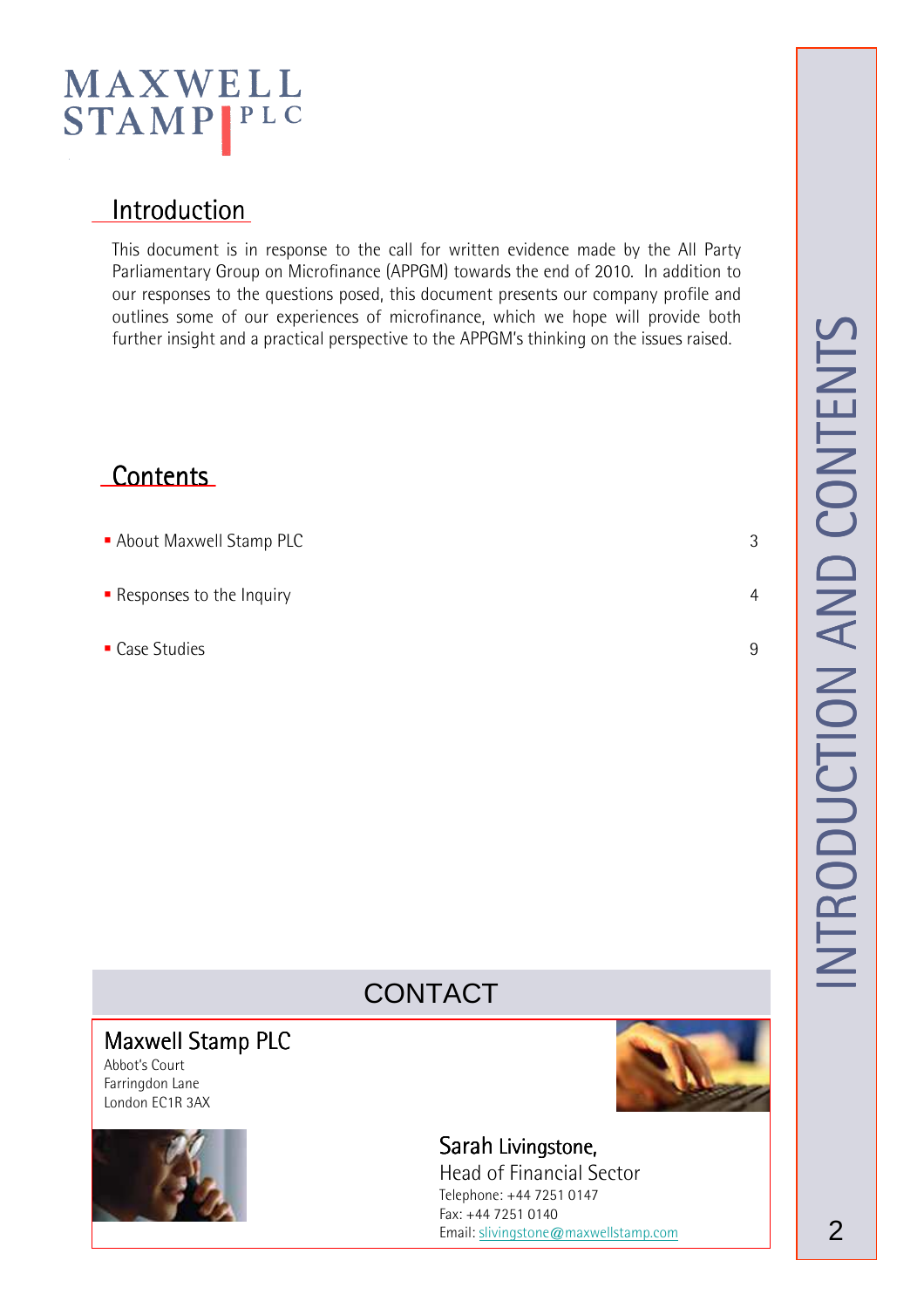### A WORLD OF EXPERIENCE

Maxwell Stamp PLC is a leading international consulting firm based in London and represented in the US, Saudi Arabia, the UAE, Australia and Bangladesh. Established in 1959, we have over fifty years of experience serving a wide range of clients in over 150 countries.

### **'…a deep pool of the best advisors…'**

Conveniently located in the heart of a leading political capital and global financial centre, we have a deep pool of the best advisors across a variety of sectors.

Our clients include national and regional governments, international organisations, NGOs, and public and private sector companies.

We pride ourselves on our friendliness and flexibility whilst maintaining the quality and depth of the service we provide. You'll get the clear conclusions and unambiguous recommendations that you need from your advisors.

### A WEALTH OF KNOWLEDGE

With origins as a cutting edge private- and public-sector economic strategy house, Maxwell Stamp has expanded its capability over time, in subjects where it has built the know-how and experience to give our clients confidence.

We're organised into eight practice areas, which helps us to harness the specialist expertise and knowledge required to give the best advice. However, Maxwell Stamp foster an extremely collaborative environment, where teams regularly join forces to handle large, multi-disciplinary projects. Our practices are:

- **Financial Sector**
- **Public Finance**
- **International Trade**
- **Competitiveness**
- **Private Sector Participation & Regulation**
- $\blacksquare$  Livelihoods
- **Tax and Customs Administration**
- $H$ ealth

We offer our clients access to our knowledge and best advice, and this is our single product line. We've no interest in selling you an IT platform, outsourcing your business, or supplying finance, so you can rely on our objectivity and loyalty.



BUILDING ON BRITISH EXPERTISE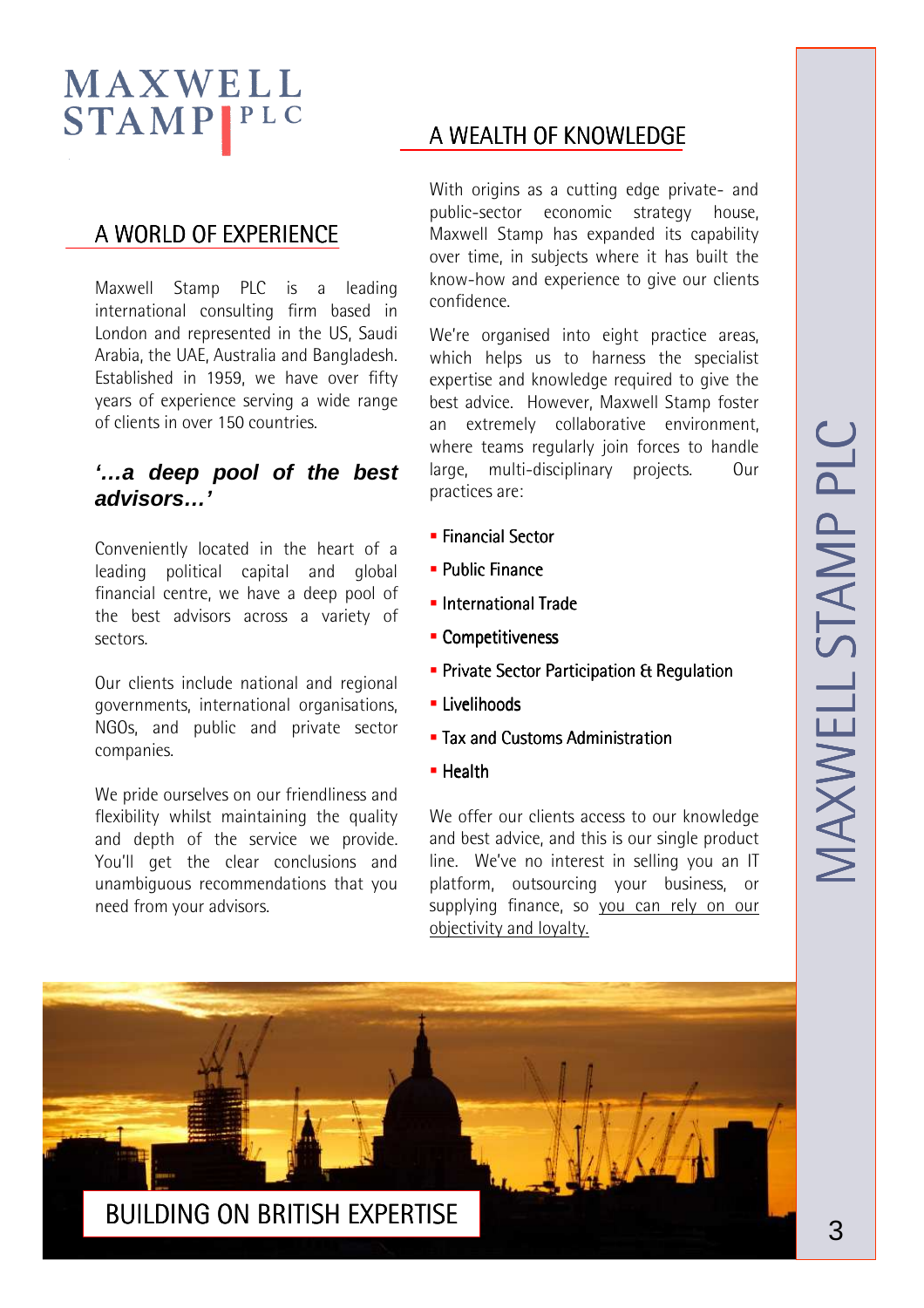### RESPONSES

#### *Qa) Of all the various products and interventions that fall under the broad heading of fall under heading of 'microfinance', can you be specific about which of these you will focus on in regard of the remaining questions and provide a brief description*.

Aa) Microfinance can be defined as short-term, small scale lending to low-income customers, either for household needs or for informal enterprise development.

However, within this broad definition, there are considerable variations in approach. At one end of the scale are 'Grameen model' lending circles of largely female entrepreneurs from the poorest level in the society. These schemes are delivered by NGOs and funded through charitable donations or by donors with a strong pro-poor remit. At the other end of the scale are commercial microfinance institutions (MFIs) serving micro entrepreneurs with growth prospects on a bilateral basis. These institutions may be pump primed using donor funds but have the remit to be self sustaining within a reasonable period of time at which time they can begin to source wholesale funds from commercial banks. MSP has experience of working with both types of model.

Recently microfinance as a term has begun to extend beyond simply micro credit. Concerns that micro lending was indebting the poor have led to a greater emphasis being put on including a savings element within micro finance programmes. In parallel, the micro insurance market has developed, albeit in selected countries with critical mass and customers that can afford to pay for it (i.e. not the very poorest).

Another innovation is in the field of student loans. We have encountered examples in Mongolia, China and South America which involve medium-term, higher education loans to poor students. The providers already have experience in other forms of micro finance and may limit the provision of loans to students in later years of study (i.e. closer to earning) and in vocational subjects (i.e. more likely to gain a job that can repay the loan).

#### *Qb)* How important do you think microfinance is for achieving the Millennium Development *Goals and eradiating extreme poverty in the developing world?*

Ab) Microfinance can provide a useful tool amongst a basket of other measures in reducing poverty. It is not however, a magic pill that can cure poverty on its own.

Examining each of the Millennium Development Goals in turn:

#### Goal 1: Eradicate extreme poverty and hunger

Microfinance can never be the prime weapon in fighting poverty but can assist in its mitigation. Taking Malawi as an example, microfinance allows entrepreneurs to develop business ventures to complement their agricultural activities, which allows them to continue to earn revenue and buy food in drought years when crops fail. Prior to the introduction of microfinance schemes, hunger was a serious problem in rural areas during years of bad harvest.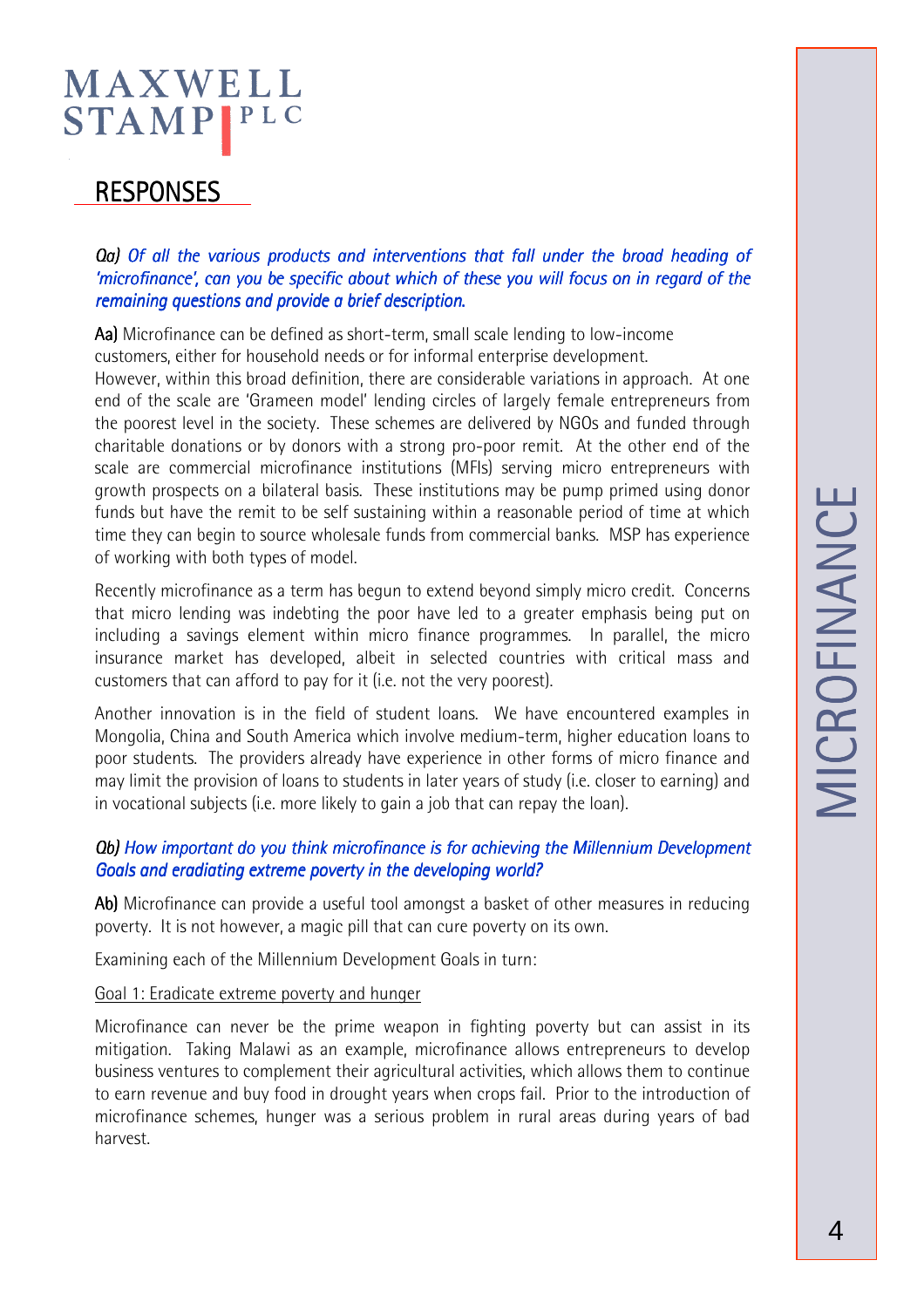### **RESPONSES**

#### Goal 2: Achieve universal primary education

Here again, microfinance has a role to play in supporting businesses that increases household income that then provides money to pay for primary education. A major benefit occurs when the surplus revenue produced is sufficient to allow for the education of the girls as well as the boys.

#### Goals 4, 5 and 6: Reduce child mortality rate; Improve maternal health; and Combat HIV/AIDS, malaria, and other diseases

In the case of NGO-managed microfinance schemes, it is often a condition of charitable funding (e.g. The Big Lottery Fund) that the programme includes classes in family healthcare, AIDS prevention etc. So although microfinance is not the main weapon in these areas, it does provide a forum for tuition in how to combat these problems, especially since the majority of microfinance borrowers are women.

Micro insurance has a role to play in the mitigation of the effects of ill health. However, as discussed above, this is only available in certain developing countries and to customers who can afford to pay for it.

#### Goal 7: Ensure environmental sustainability

There are various ways that financial services can be structured in order to promote environmental sustainability. However, it is unlikely that the extreme poor would be willing to borrow or pay for financial services in order to individually take measures against environmental degradation. Even in developed countries, the poorest are least likely to adopt environmentally sustainable practices, and environmentally sustainable technology often has to be subsidised to encourage its take-up.

Goal 8: Develop a global partnership for development

N/A

### *Qc) Should the reduction of poverty be the primary goal of all microfinance programmes? microfinance programmes?*

Ac) It is understandable that where a development agency is funding the microfinance programme, they would want the reduction of poverty to be the primary goal. However, where other commercial investors are involved, their focus is likely - at least in part - to be on the return they can earn from their investment. This matters because for microfinance programmes/MFIs to be sustainable beyond the end of donor funding, they will need to attract commercial backers. However, it should be possible to reconcile both sides, as long as there is a sense of fair compromise and negotiation between the co-funders.

#### *Qd) How can we measure whether microfinance reduces poverty?*

Ad) The same way one might measure the effects of any other economic policies and interventions. The methodology of counterfactual impact evaluation is well documented and includes a range of quantitative and qualitative techniques that can be used to measure differences in economic and social circumstances between groups who have and have not received, for instance, microfinance services. Such techniques were recently applied to measure the social and economic impacts of microfinance programmes carried out under the DFID-supported Social Development Fund in Yemen.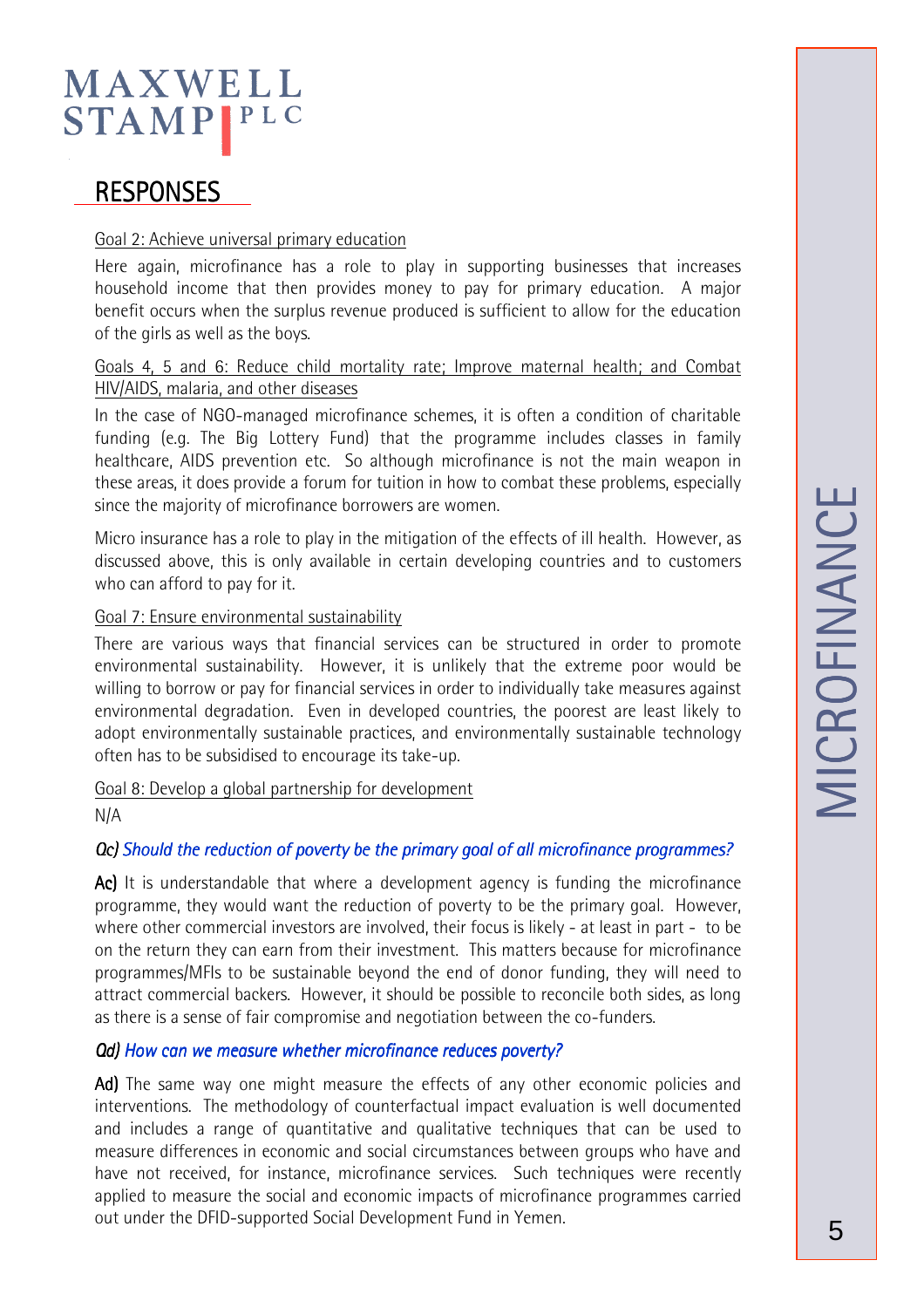### RESPONSES

#### *Qe) What factors make microfinance successful in alleviating poverty?*

Ae) Microfinance supports the creation of small businesses that can, at the very least, generate surplus funds that improve the living conditions of the entrepreneur and their family. At its most effective, it supports the growth of micro businesses to the extent that they employ others, not only helping their living conditions too but creating the potential for beneficial spill-over effects in the wider community.

#### *Qf) Is microfinance still valuable even if it doesn't reduce poverty directly (or if causality* can't be proved)?

Af) Yes. Microfinance is valuable because it provides access to finance for business owners in the informal sector who cannot source it from banks (as they would not appear sufficiently attractive as customers). This gives them their first opportunity to grow their businesses beyond what they can self finance and in due course join the formal sector with the economic benefits that ensue (such as employment generation, tax revenue etc).

Another add-on benefit occurs in the provision of microfinance to female entrepreneurs. This can have an empowering effect on the women giving them a say in household expenditure for the first time. Female entrepreneurs can then insist on surplus funds being spent on their children's education leading to an upgrading of skills in the next generation.

### *Qg) Should we be concerned about the financial sustainability of microfinance models? bility of microfinance models? Is achieving financial sustainability compatible with the social goal of alleviating poverty?*

Ag) The experience of our colleagues in our Bangladesh office is that it can take the poor seven or eight years to rise out of poverty once alleviation measures have been applied. This timescale rises to 12-15 years for those in extreme poverty. This can be well beyond the funding timescale of many donors supporting microfinance programmes/MFIs. Thus whilst some form of grant may be appropriate to get the programme/MFI off the ground, it will have to become sustainable in due course if it is to provide any real value to its customers. The very worst scenario would be for an unsustainable programme/institution to run out of money and leave the micro entrepreneurs in the lurch.

#### *Qh) Which groups should or should not be targeted by microfinance programmes and why?*

Ah) Microfinance provision should be directed to those for whom provision is most likely to help them grow their businesses and improve their economic situation (and thus be able to repay the loan with interest thereby also strengthening the sustainability of the microfinance provider). It should be withheld from those who are unlikely to benefit from it. This is easier said than done and is something that microfinance institutions struggle with in practice. This is true even for commercially-driven MFIs, whose profit motives provide strong incentives to make such a distinction between good and bad clients. It should be noted that this approach to microfinance recognises the fact that microfinance is a solution to alleviate some but not all poverty, as it does not universally target all poor people.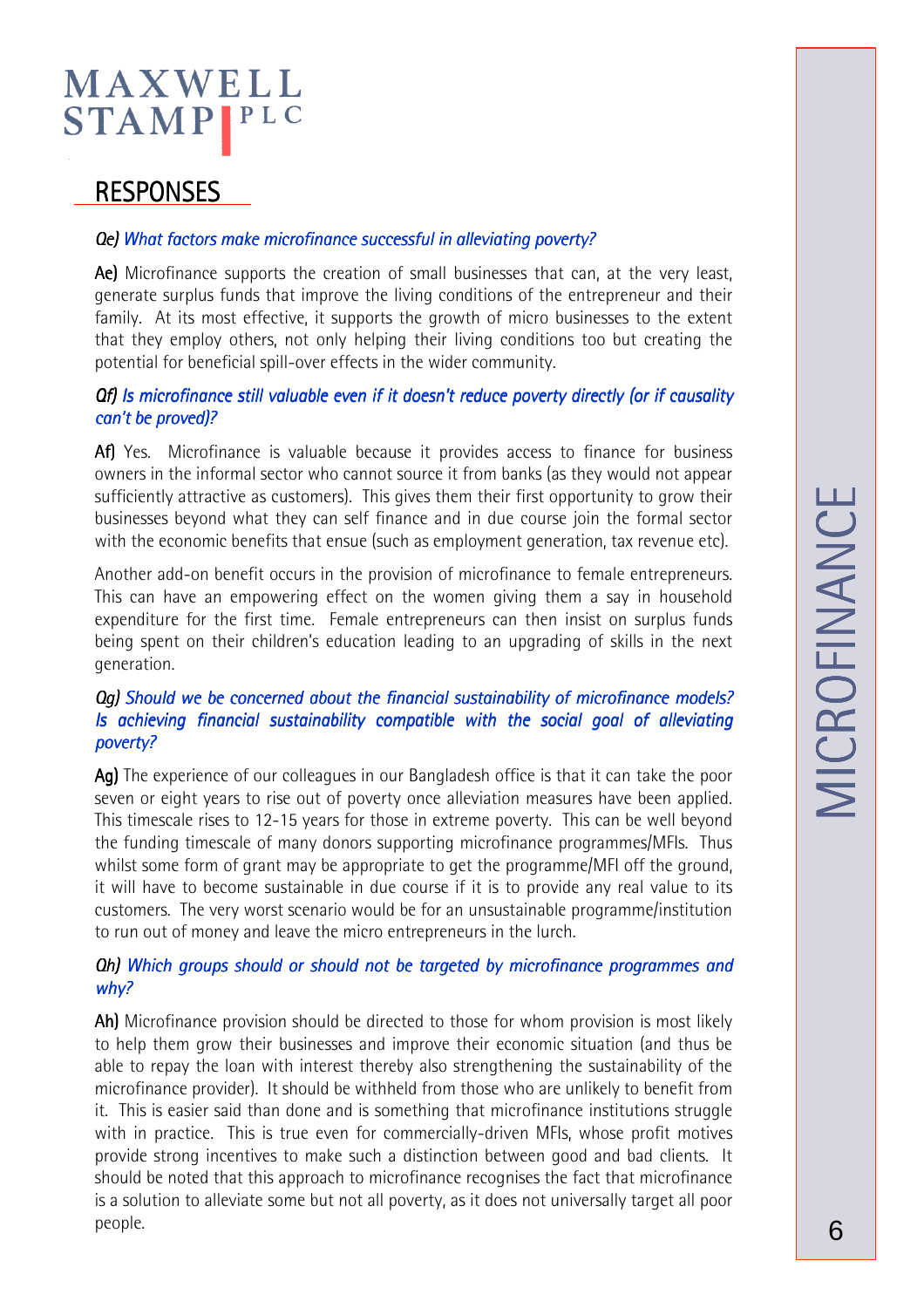### **RESPONSES**

#### *Qi)* How can governments and donors contribute to the poverty reducing capabilities *of microfinance programmes?*

Ai) At the outset, governments and donors can play an essential role in providing the grant finance to help establish the programme/MFI and provide its first funding pot. Beyond that, they can help the microfinance providers to improve their financial sustainability through provision of technical assistance. This can be achieved through a number of measures:

• Improving their ability to distinguish between clients who are likely to improve their economic situation through microfinance services from those who are not, and improving their ability to offer services to them. In practice, this means strengthening the capabilities of MFIs' management in strategic planning, product development, and marketing.

• Improving their ability to manage financial risk.

• Reducing their transaction costs. Depending upon the circumstances of the MFI in question, this could involve organisational restructuring; streamlining of operational systems and administrative procedures; and strengthening of management information systems.

Governments and donors can also play a strong role in ensuring that deposit-taking MFIs are properly regulated, as this will reduce the chance of poverty exacerbation through financial crises.

#### *Qj)* What form should the UK's support for microfinance take; how should the *effectiveness of UK interventions be measured?*

Aj) It depends on what the UK Government is seeking to achieve. If the aim is to eliminate poverty as per the Millennium Development Goals, the UK should view microfinance as a useful weapon in a much larger arsenal with which to combat poverty. If the aim is to promote economic growth though the provision of financial services, microfinance is only one element in a much broader spectrum of measures that can be taken to promote a strong and vibrant financial sector in developing countries.

Once the policy thrust is decided, each proposed intervention should be appraised using HM Treasury 'Green Book' principles to ensure that the chosen approach is likely to be as effective as possible in achieving its goals and constitute value for money (and thus avoid the development trap of letting the heart rule the head). This process should allow a logical framework to be developed against which the intervention can be monitored and eventually evaluated.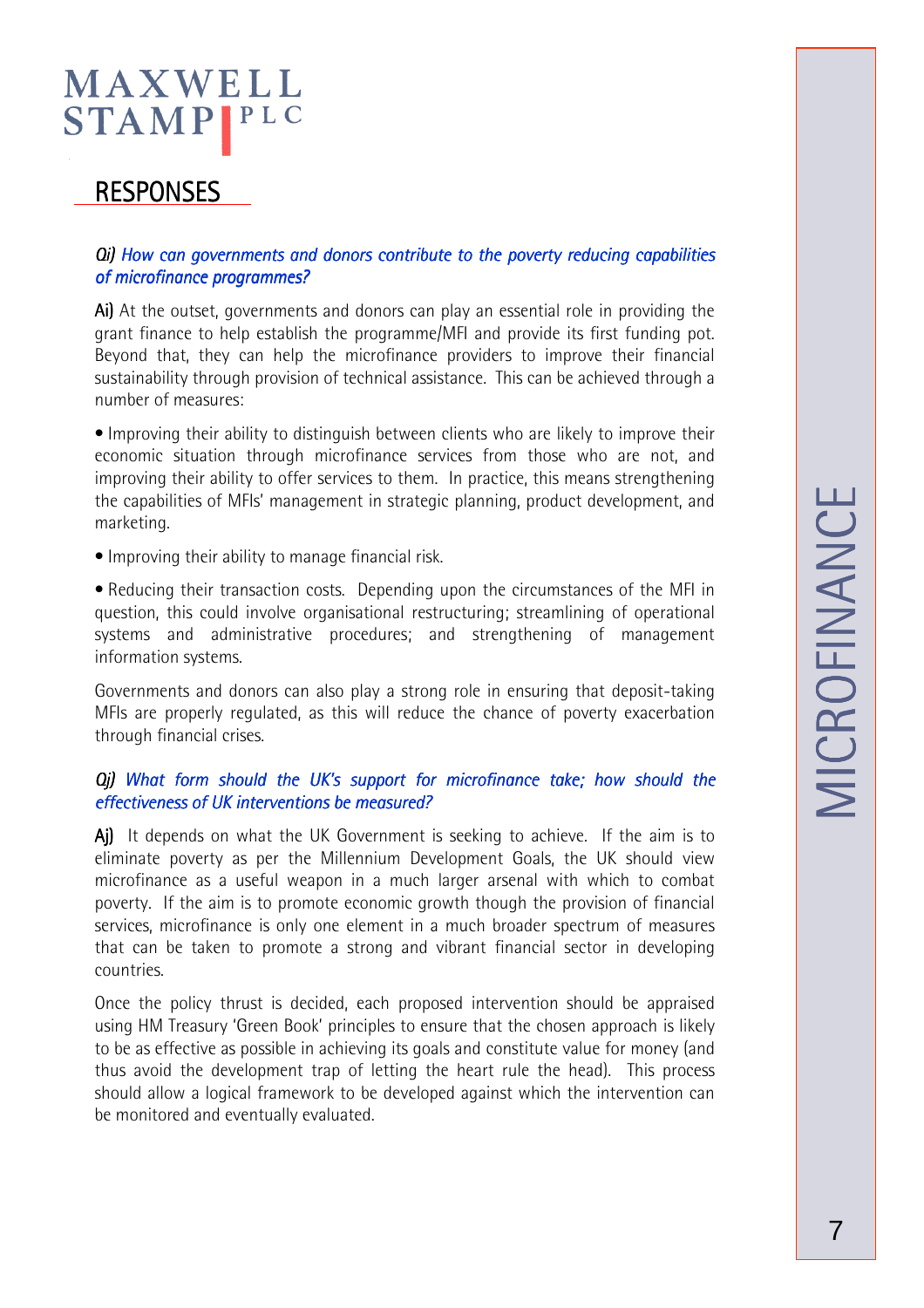# MAXWELL **STAMP**

### **RESPONSES**

Best practice points arising from recent evaluations:

### ADB (2007) *Evaluation on the Effect of Microfinance on Poor Rural Households and the ral Households Status of Women*

This study found that:

• The characteristics and mandate of participating microfinance institutions have important bearings on targeting poor households. The orientation of the institution or NGO needs to match the development goal in project designs.

• Planning to reach large numbers of the ultra poor with microfinance alone may not be a realistic objective. Special programmes may be needed to provide the ultra poor with a range of services, covering training, health provision, and more general social development for the disadvantaged, as well as grants of assets or credits.

• It is useful to include a gender action plan in the design of microfinance projects, which may include features to increase women's participation in, and access to, benefits of the microfinance projects.

• Involving gender specialists in project design, implementation, monitoring, and evaluation to help ensure better integration of gender/women's concerns in the project components.

### Evaluation Cooperation Group (Nov 2010) *Making Microfinance Work: Evidence from Evaluations*

The report discusses that multilateral development banks have played an important role in the evolution of the industry, initially seeing it as an important instrument for targeting poverty and, more specifically, for targeting poor female borrowers. More recently it has become a means of expanding the access of poor households and microenterprises to a range of financial services.

The institutional modalities of microfinance have changed markedly. Grameen banking innovated group liability for dealing with asymmetric information, enforcing repayment and helping the poor. But Grameen banking itself has moved to individual lending in its subsequent lending methodology – with a special window for the very poor. This shift is based on the observation that above a certain value of loan, both lenders and borrowers have a preference for individual lending.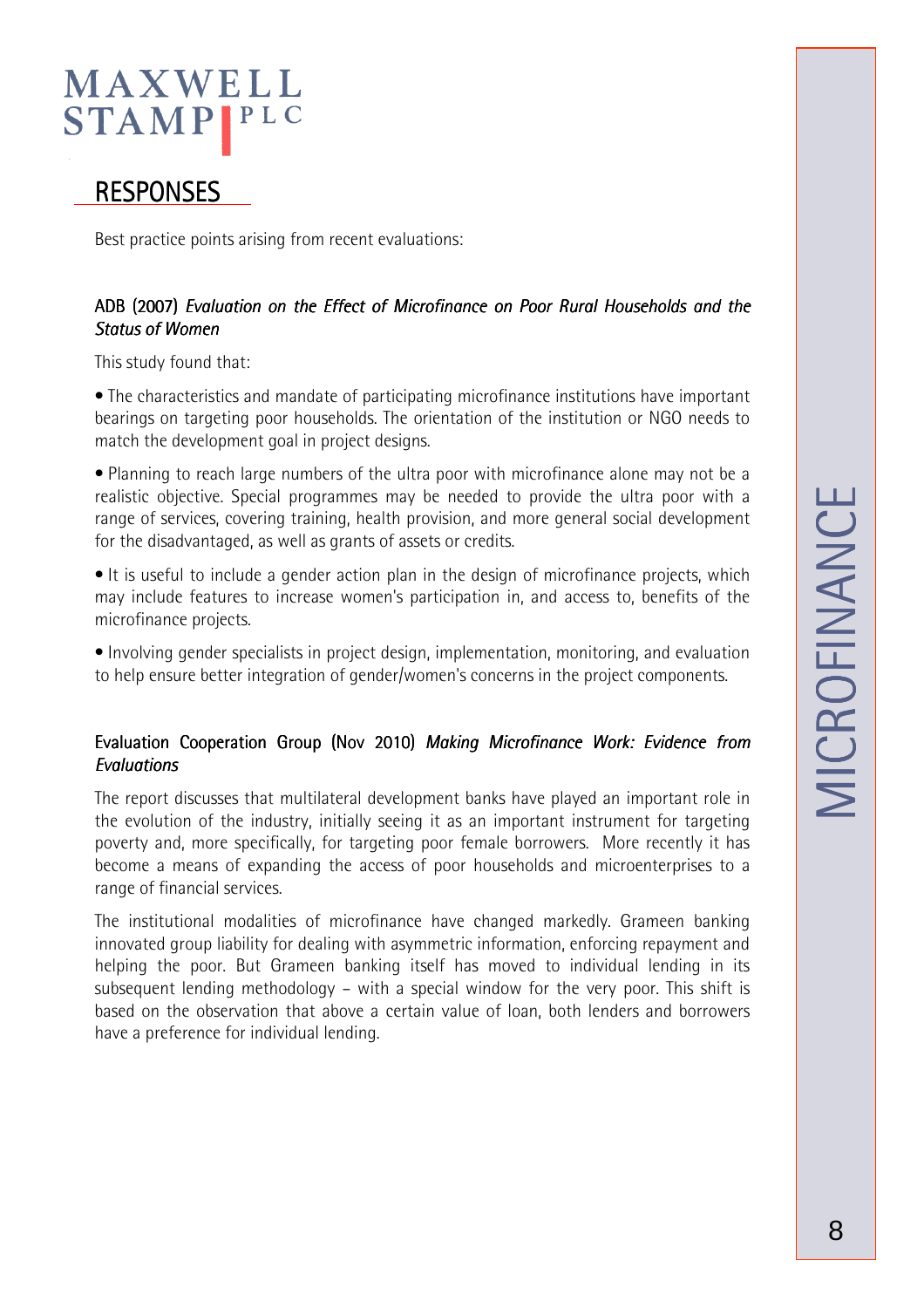### CASE STUDY: BANGLADESH

#### PROSPER Programme

Maxwell Stamp is managing a £40m grant by the UK's Department for International Development (DFID), to enable access to finance for the poor, and also for Microand Small-Enterprises (MSEs). Around two thirds of the funds are to be on-lent to MFI intermediaries and the remainder focused on capacity-building measures.

The aims of the project are to:

**Increasing access to financial services for** 20% of those in the target groups of extreme poor, and micro and small enterprises (an estimated 10 million people);

 introduction of flexible financial and support services to help eliminate the seasonal cycle of hunger; and

**the** development of microcredit regulation to improve the legal protection of savings for 15 million households.

PROSPER also assists in the upgrading and capacity development of the Credit Information Bureau (CIB) of Bangladesh Bank.

#### CLP Programme

Maxwell Stamp is delivering the Chars Livelihood Programme (CLP), a £9m DFIDfunded project to improve the livelihoods of the poor amongst the riverine community along the Jamuna River in North West Bangladesh. The development of sustainable financial services through the organisation of a network of village-level savings and loans co-operatives has been a key deliverable.

The project aims to build on that success in the future by considering how to integrate these informal institutions with the MFI community, and also to access the benefits of new technologically enabled low cost distribution channels.

#### Income Diversification

Begum approached one of our partner organisations (PRIME) with a view to obtaining a flexible loan for diversifying the family's agricultural production on some abandoned land adjacent to their homestead. As well as receiving a loan, Begum received counselling and training to help her make best use of the available funds. She went on to produce ginger and egg-plant crops (earning 30,000 Taka) ,and arrange for the agistment of beef cattle which earned a further 3,000 Taka. Her success in these ventures gave her confidence and encouraged her to undertake more intensive farm activities. She went on to plant over 100 highyielding variety banana plants, planted some maize, and also leased a fish pond and invested 8,000 Taka in an aqua-culture venture. Through the auspices of the PROSPER programme, Begum has made huge strides in improving the value and security of her family's cash flow.



### PROSPER and CLP Microfinance Programmes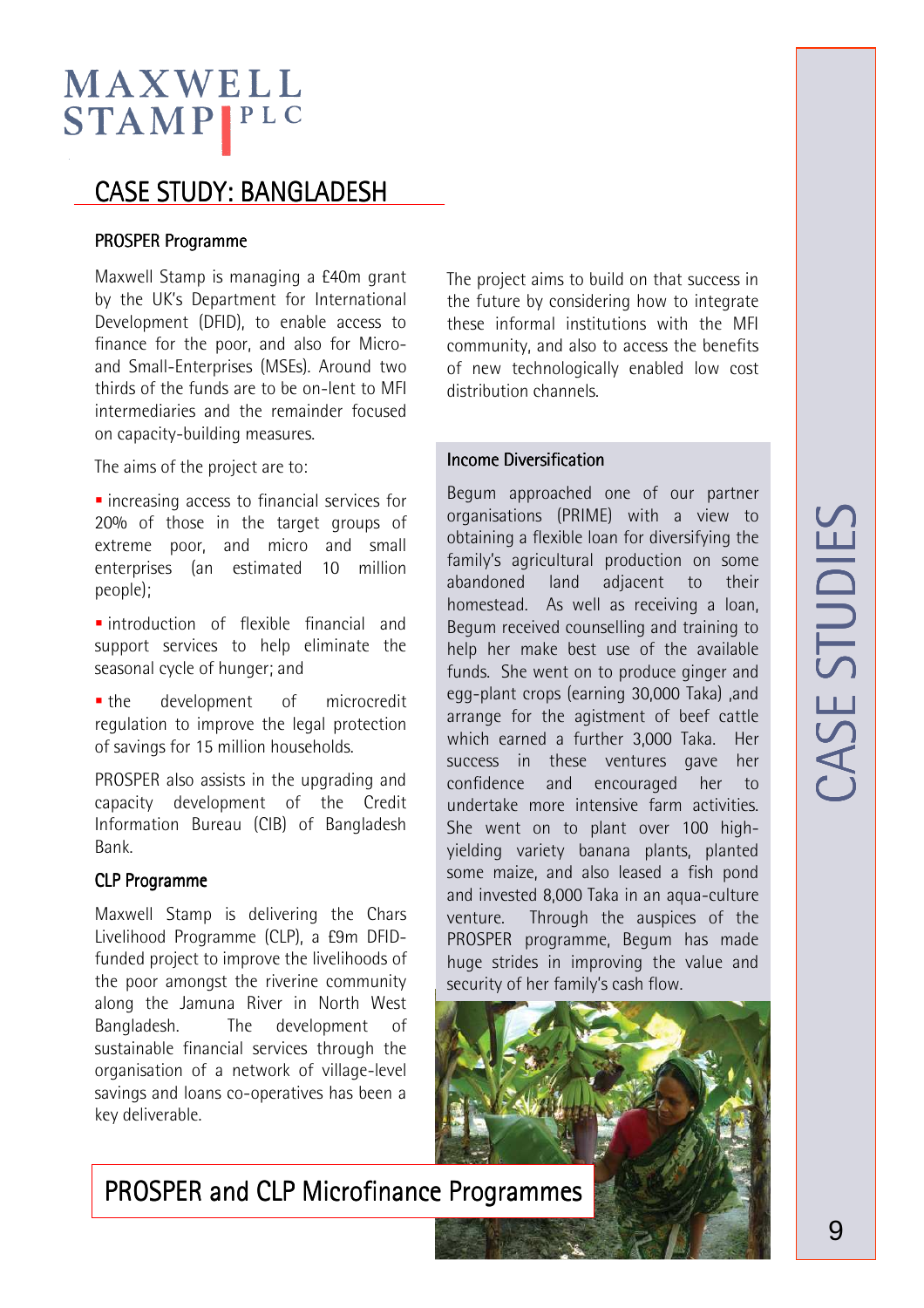### CASE STUDY: TAJIKISTAN

#### First Microfinance Bank of Tajikistan

Under a project funded by KfW, Maxwell Stamp provided an interim management team to the First Microfinance Bank of Tajikistan (FMFB), including the COO, CFO, and Head of Internal Audit, before handing over to local counterparts. The MSP executive team supported the CEO in the execution of the FMFB's mission and vision through day-to-day management support and through a series of key strategic initiatives including:

- **Development** of credit policy and procedures
- **Review** of credit structure and organisation
- New product development and marketing
- **Network expansion**
- **Establishment of Internal Audit function**
- **Development of the HR and training plan**

Maxwell Stamp also co-ordinateded closely with IT consultants Temenos in the integration of their eMerge system in into the bank.

#### New Products and Markets

The Maxwell Stamp team worked with FMFB to continually innovate, in response to the market and changing customer needs. Developments included:

 $\blacksquare$  Entry into the agricultural lending market and the development of a tailored agri-loan product;

Introduction of a micro-loan protection scheme;

**Development of housing and consumer** finance products;

- **New leasing products for asset finance;**
- **Entry into the remittances market; and**

**Expansion of deposit and savings product** range.

#### FMFB-Tajikistan Among Top 100 MFIs

Rankings by the Microfinance Information Exchange (MIX), the microfinance industry's leading information source rank FMFB-Tajikistan as among the top 100 microfinance institutions out of a sample of over 650 scored on outreach, efficiency and transparency criteria. The bank has equity support from the Aga Khan Agency for Microfinance (AKAM), Aga Khan Foundation (AKF) - Tajikistan, KfW Group, International Finance Corporation (IFC), grant funds from Canadian International Development Agency (CIDA), KfW Group and credit lines from European Bank for Reconstruction and Development (EBRD) and Blue Orchard.

FMFB was profitable in less than 2 years, compared to the target of 3 years in the initial business plan. FMFB entered the top 100 of MFIs after only 3 years' operations.

### First Microfinance Bank of Tajikistan | 10